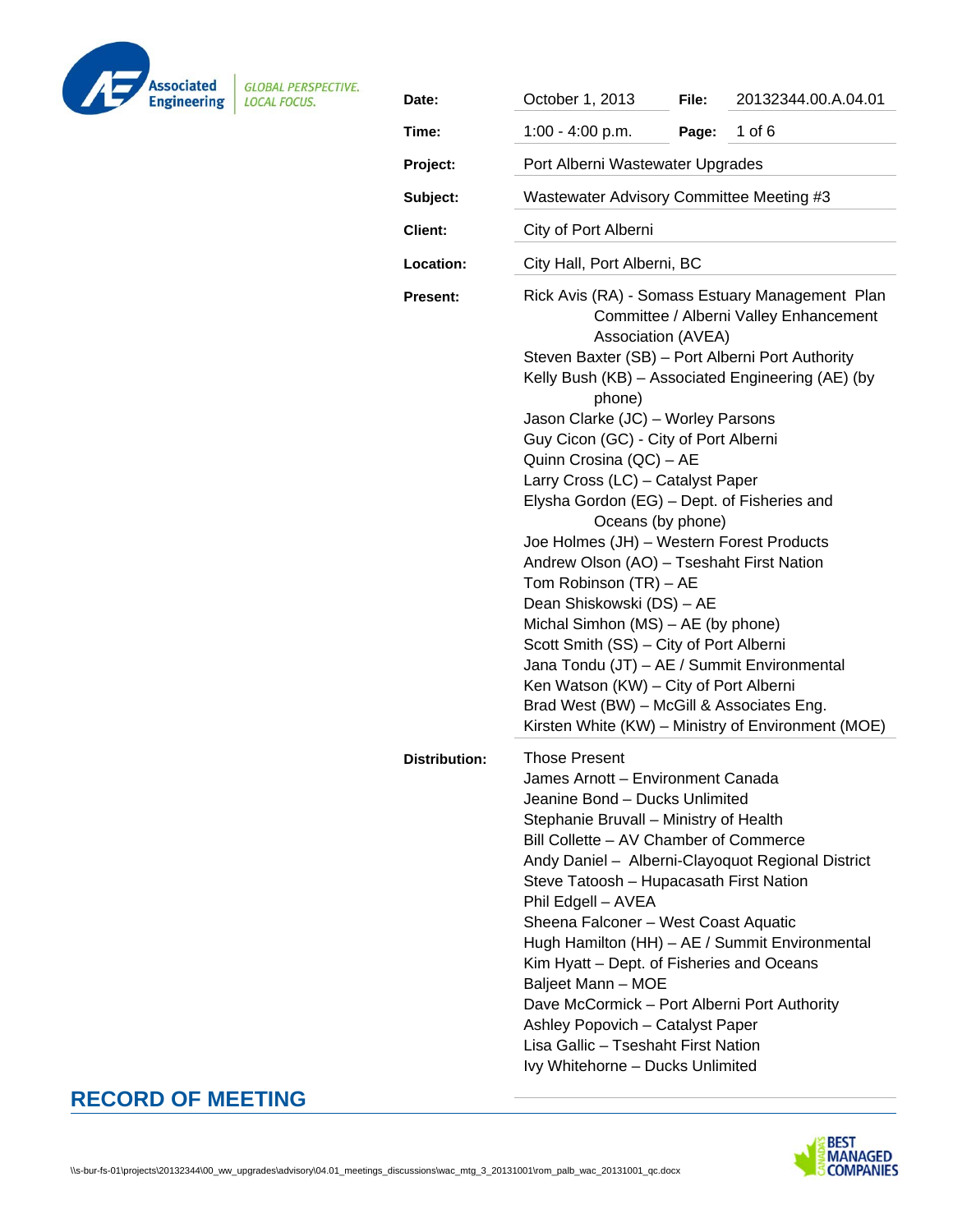

Subject: Wastewater Advisory Committee Meeting #2

October 1, 2013

 $-2 -$ 

This Record of Meeting is considered to be complete and correct. Please advise the writer within one week of any errors or omissions, otherwise this Record of Meeting will be considered to be an accurate record of the discussions

**Action By: Discussion:** 

### **1 INTRODUCTIONS**

Info Introductions were made around the table. The meeting was the third of the combined Technical Advisory Committee (TAC) and Public Advisory Committee (PAC), referred to in this case as the Wastewater Advisory Committee (WAC), as required by the Liquid Waste Management Plan (LWMP) process. The LWMP will form the basis for future wastewater collection, treatment and disposal for the next 40 years.

### **2 BACKGROUND AND HISTORY – BRIEF OVERVIEW**

Info TR presented a brief overview of the discussions to-date and the objectives of this phase of the project. He highlighted the three alternative locations for effluent discharge that were originally identified and the two remaining: Somass River and the Alberni Inlet.

#### **3 OVERALL OBJECTIVES**

- Info The immediate key project steps were noted to be as follows:
	- Screening of discharge alternatives
	- Further investigations as needed to inform screening and subsequent evaluation/decision making
	- Detailed evaluation and structured decision-making process
	- Select alternative location for discharge

## **4 TODAY'S OBJECTIVE**

Info The specific objective of this meeting was stated as follows: *to identify potential 'show stoppers' to inform screening of discharge alternatives.* 

## Info PowerPoint slides were presented throughout the discussion.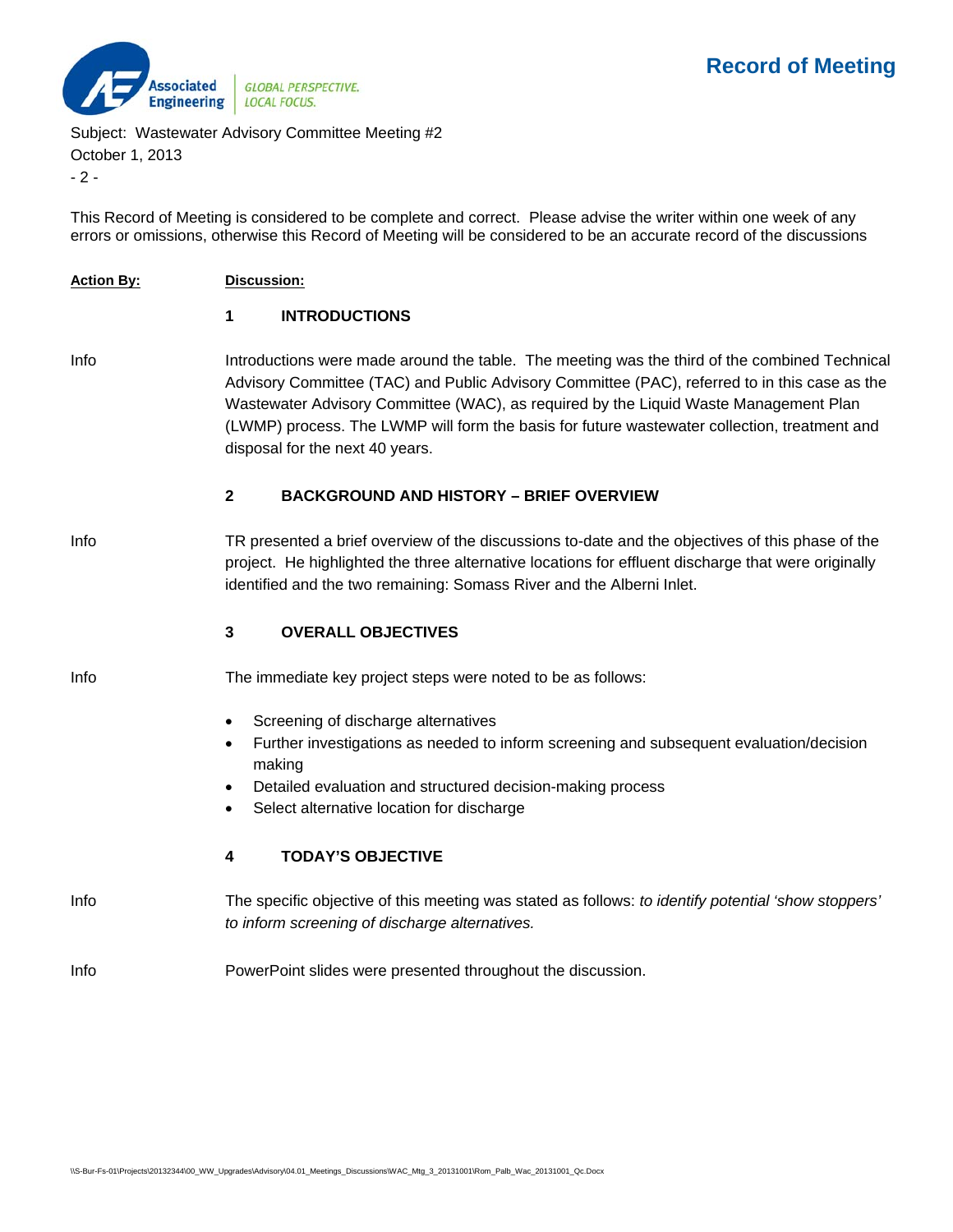

Subject: Wastewater Advisory Committee Meeting #2 October 1, 2013 - 3 -

# **Action By: Discussion: 4.1 SOMASS RIVER DISCHARGE – WATER QUALITY SURVEYS**  Info JT presented the water quality survey results. The objective was to characterize river water quality upstream and downstream of the existing effluent channel across the daily tidal cycle to understand upstream effluent influences and current downstream effluent dilution. Info JT presented local hydrological information and noted that flows during the September sampling were higher than expected. AO noted that this was likely because water was released from the dam for the fisheries window. Info *[Post meeting note: LC has since provided this explanation: Catalyst had started the drawdown of their Great Central Lake to get the level down to winter operation levels. This is done so that the dam at Great Central Lake is not at risk of overflowing when the winter rains arrive. Some years the lake is drafted down throughout August to maintain a target river flow, but with the atypically wet August, less water than normal was used from the reservoir. The significant rainfall that occurred August 28-30 (total of 76 mm on Catalyst's rain gauge) meant that Catalyst had to start releasing water at a rate well above their minimum flow requirement starting in early September.]*  Info JT described some of the complex flow interactions that were observed between the channels, the inlet and the river during the tidal cycle (confirmed through YSI measurements). Info DS asked about whether CSOs might be contributing to unexpected high chloride levels upstream in the river. KW stated that it is more likely there is salt water intrusion at the lagoon than at the pump stations. Info JT presented water quality data measured in the field and in samples sent to the lab. She presented average measurements for the following parameters: dissolved oxygen, total suspended solids, ammonia, total nitrogen, total phosphorus, dissolved phosphorus, and fecal coliforms. She also described the local aquatic ecology observed, in particular, algal growth. Info SS pointed out that the total phosphorus at the "Control" sampling point is above the 5 µg/L Provincial Objective. JT countered that it is just one sample and that the results for June and September differed. Info JT noted that the measured total phosphorus along the river transect illustrate the heterogeneous influence of the plume, which appears to 'hug' the bank during low tide.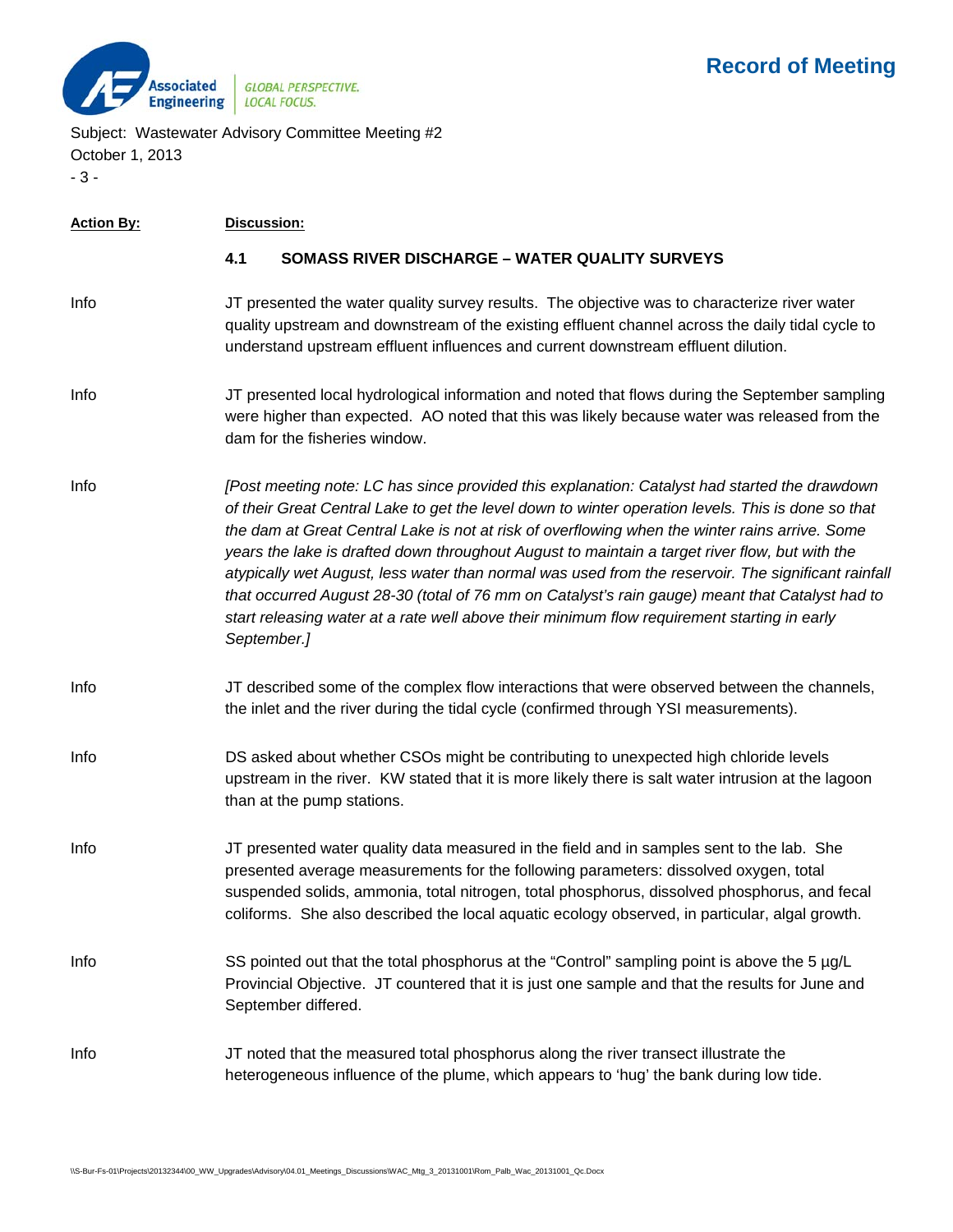

Subject: Wastewater Advisory Committee Meeting #2

October 1, 2013 - 4 -

| <b>Action By:</b> | Discussion:                                                                                                                                                                                                                                                                                                                                                                                                                     |  |
|-------------------|---------------------------------------------------------------------------------------------------------------------------------------------------------------------------------------------------------------------------------------------------------------------------------------------------------------------------------------------------------------------------------------------------------------------------------|--|
| Info              | Regarding the fecal coliform data, JT noted that it is important to remember potential external<br>factors, such as birds (defecating) that could influence this data.                                                                                                                                                                                                                                                          |  |
| Info              | JT presented the following conclusions regarding the water quality analysis:                                                                                                                                                                                                                                                                                                                                                    |  |
|                   | Wastewater effluent does not impact upstream water quality.<br>$\bullet$<br>Water quality downstream displays variability related to the tidal cycle.<br>$\bullet$<br>Dilution capacity of the current discharge ranges between 10:1 and 67:1.<br>$\bullet$<br>Available dilution capacity of the river discharge option, based on current water quality<br>$\bullet$<br>conditions, is highly variable at the edge of the IDZ. |  |
|                   | 4.2<br><b>ALBERNI INLET DISCHARGE - SUMMARY OF PRIOR INVESTIGATIONS</b>                                                                                                                                                                                                                                                                                                                                                         |  |
| Info              | DS presented an overview of prior investigations done pertaining to industrial discharge into the<br>Alberni Inlet, including a dye tracer test that was done. TR noted that the industrial (mill)<br>discharge is about three times higher than the municipal wastewater effluent discharge flows.                                                                                                                             |  |
|                   | 4.3<br>DISCHARGE SYSTEM CONCEPTS/FEASIBILITY                                                                                                                                                                                                                                                                                                                                                                                    |  |
| Info              | JC presented three potential route options for the discharge, terminating at the following points:                                                                                                                                                                                                                                                                                                                              |  |
|                   | $\cdot$ 1<br><b>Somass River</b><br>.2<br>Alberni Inlet<br>Shallow terminus (3-4 m deep)<br>Deep terminus (> 10 m deep)<br>$\bullet$                                                                                                                                                                                                                                                                                            |  |
| Info              | JC noted that previous studies have shown the water temperature and salinity change drastically<br>at a depth of 5-6 m, indicating that fresh water dominates the top of the water column. He noted<br>that the water column profile doesn't just compress in shallow areas but rather it is truncated to<br>correspond with the depth.                                                                                         |  |
| Info              | JC stated that the upstream limit of direct tidal influence is thought to be about at the same point<br>as the existing effluent discharge point. That is as far upstream as inlet (salt) water flows, but<br>further upstream the river 'backs up'.                                                                                                                                                                            |  |
| Info              | JC noted that there appear to be 'dead zones' in the inlet with much less flushing on either side<br>of the river jet.                                                                                                                                                                                                                                                                                                          |  |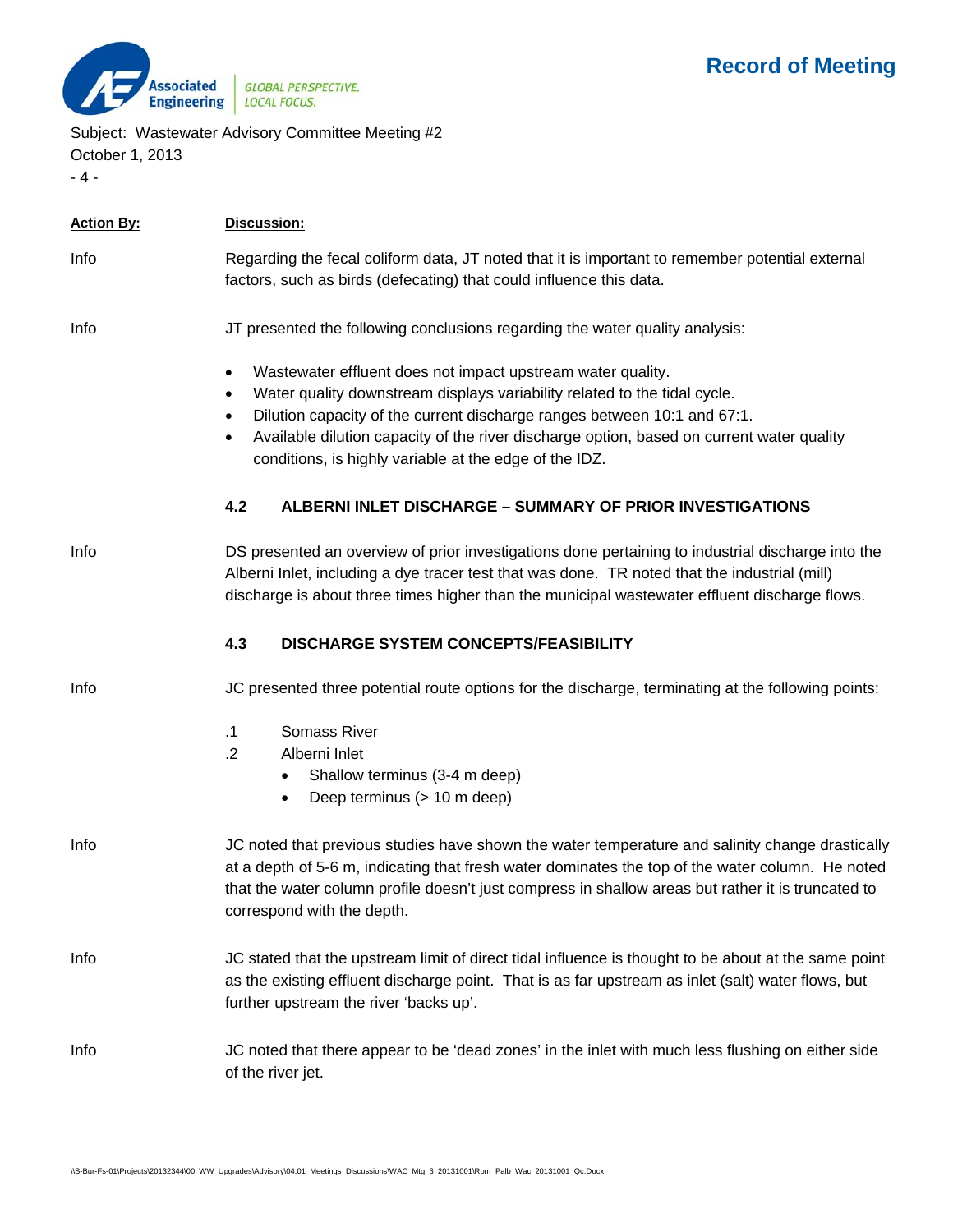

Subject: Wastewater Advisory Committee Meeting #2 October 1, 2013

- 5 -

| <b>Action By:</b> | Discussion:                                                                                                                                                                                                                                                                                                                                                                                                          |  |
|-------------------|----------------------------------------------------------------------------------------------------------------------------------------------------------------------------------------------------------------------------------------------------------------------------------------------------------------------------------------------------------------------------------------------------------------------|--|
| Info              | JC described potential hazards in the inlet, including dead heads, which are expected to<br>increase in number below the surface, and a designated anchorage area. SB noted that this is<br>an emergency anchorage and could be relocated.                                                                                                                                                                           |  |
| Info              | SB noted that a new hydrographic chart is expected to be issued soon by Canadian<br>Hydrographic Services and will more accurately represent the current situation.                                                                                                                                                                                                                                                  |  |
| Info              | GC noted that there are some traditional use sites that have been identified near the industrial<br>lagoon that will also be considered when developing the route.                                                                                                                                                                                                                                                   |  |
| Info              | KW asked which Inlet option (shallow or deep) is environmentally better. JC noted that the<br>pycnocline (density differential) shows the fresh water is moving out into the inlet and so would<br>aid in dilution in the shallow zone. JC and DS noted that there would likely be an initial dilution<br>'boost' resulting from the buoyancy of the plume if deposited in the deeper layer.                         |  |
| Info              | SB noted the new breakwater that has been constructed that was not there when the historical<br>modeling and dye tracer work was done. As a result, the flow patterns have changed and there<br>is a back-eddy off the breakwater. He mentioned that there is increased recreational use in the<br>area near the breakwater and the Port Authority would prefer not to see an outfall terminate in<br>that location. |  |
| Info              | JC noted that from a constructability perspective, it would be best to avoid the fibre mat as the<br>decomposing area is unstable and it is important not to disturb the gravel substrate in that<br>location.                                                                                                                                                                                                       |  |
| Info              | JC noted that he would envision the construction as trenched, back-filled through the intertidal<br>zone. Other considerations include that it is preferable, where possible, to maintain a downslope<br>on the pipe.                                                                                                                                                                                                |  |
| Info              | SB noted that the EIS done by Raven Coal is being revised and should be available soon.                                                                                                                                                                                                                                                                                                                              |  |
| Info              | LC noted that an update (2010) to the fibre mat study is available.                                                                                                                                                                                                                                                                                                                                                  |  |
| <b>KW</b>         | KW noted that the sampling results showing the extent of influence of saltwater mean that a long<br>stretch of the river leading to the inlet would be defined as an 'estuary' under the Municipal<br>Wastewater Regulation. This then leads to a required minimum 10 m depth for the discharge<br>point. It is unclear whether the phosphorus objective will apply, KW to confirm by email.                         |  |